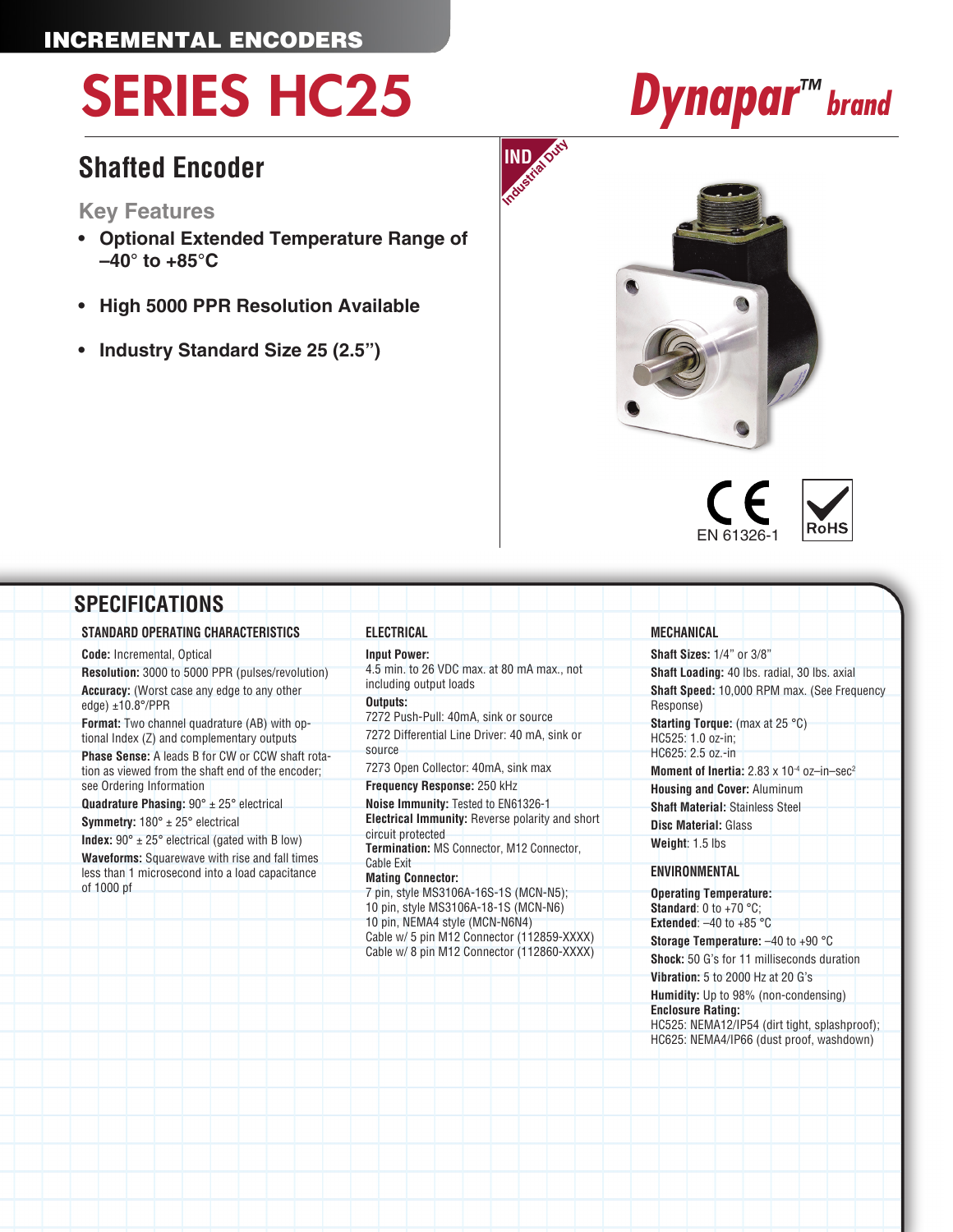

## SERIES HC25

### **Ordering Information**

To order, complete the model number with code numbers from the table below:

| Code 1: Model               |                                                                                                                                | Code 2: PPR                                          | Code 3: Mechanical                                                                                                                                                                                                                                                                                                                                                                                                                                                                                                                                                                                                                                                                                   | Code 4: Output                                                                                                                                                                                                                                                                                                                                                                                                                                                                                                                                                                                                                                                                                                                                                                                                                                                                                                                                                                                                                                                                                                                                                                                                                                                                                                                                                                                                                                                                                                                                                                                                                                                         | Code 5: Electrical                                                                                                                                                                                                                                                                                                                                                                                                                                                                                      | Code 6: Termination                                                                                                                                                                                                                                                                                                                                                                                                                                                                                                                                                                                                                                                                          | Code 7: Options                                                                                                              |  |  |
|-----------------------------|--------------------------------------------------------------------------------------------------------------------------------|------------------------------------------------------|------------------------------------------------------------------------------------------------------------------------------------------------------------------------------------------------------------------------------------------------------------------------------------------------------------------------------------------------------------------------------------------------------------------------------------------------------------------------------------------------------------------------------------------------------------------------------------------------------------------------------------------------------------------------------------------------------|------------------------------------------------------------------------------------------------------------------------------------------------------------------------------------------------------------------------------------------------------------------------------------------------------------------------------------------------------------------------------------------------------------------------------------------------------------------------------------------------------------------------------------------------------------------------------------------------------------------------------------------------------------------------------------------------------------------------------------------------------------------------------------------------------------------------------------------------------------------------------------------------------------------------------------------------------------------------------------------------------------------------------------------------------------------------------------------------------------------------------------------------------------------------------------------------------------------------------------------------------------------------------------------------------------------------------------------------------------------------------------------------------------------------------------------------------------------------------------------------------------------------------------------------------------------------------------------------------------------------------------------------------------------------|---------------------------------------------------------------------------------------------------------------------------------------------------------------------------------------------------------------------------------------------------------------------------------------------------------------------------------------------------------------------------------------------------------------------------------------------------------------------------------------------------------|----------------------------------------------------------------------------------------------------------------------------------------------------------------------------------------------------------------------------------------------------------------------------------------------------------------------------------------------------------------------------------------------------------------------------------------------------------------------------------------------------------------------------------------------------------------------------------------------------------------------------------------------------------------------------------------------|------------------------------------------------------------------------------------------------------------------------------|--|--|
| НC                          | 25                                                                                                                             |                                                      |                                                                                                                                                                                                                                                                                                                                                                                                                                                                                                                                                                                                                                                                                                      |                                                                                                                                                                                                                                                                                                                                                                                                                                                                                                                                                                                                                                                                                                                                                                                                                                                                                                                                                                                                                                                                                                                                                                                                                                                                                                                                                                                                                                                                                                                                                                                                                                                                        |                                                                                                                                                                                                                                                                                                                                                                                                                                                                                                         |                                                                                                                                                                                                                                                                                                                                                                                                                                                                                                                                                                                                                                                                                              |                                                                                                                              |  |  |
| <b>Ordering Information</b> |                                                                                                                                |                                                      |                                                                                                                                                                                                                                                                                                                                                                                                                                                                                                                                                                                                                                                                                                      |                                                                                                                                                                                                                                                                                                                                                                                                                                                                                                                                                                                                                                                                                                                                                                                                                                                                                                                                                                                                                                                                                                                                                                                                                                                                                                                                                                                                                                                                                                                                                                                                                                                                        |                                                                                                                                                                                                                                                                                                                                                                                                                                                                                                         |                                                                                                                                                                                                                                                                                                                                                                                                                                                                                                                                                                                                                                                                                              |                                                                                                                              |  |  |
|                             | <b>HC525</b> Size 25<br>Enclosed,<br>Shielded<br><b>Bearings</b><br><b>HC625</b> Size 25<br>Enclosed,<br>with<br>Shaft<br>Seal | 3000 3,000<br>3600 3,600<br>4096 4,096<br>5000 5,000 | <b>0</b> Flange Mount,<br>3/8" Shaft<br>1 2.50" Servo<br>Mount/ 4 Hole,<br>2.00" BC Face<br>Mount, 3/8"<br>Shaft<br>2 Flange Mount,<br>1/4" Shaft<br>3 2.50" Servo<br>Mount/<br>4 Hole 2.00"<br>BC Face Mount,<br>1/4" Shaft<br>4 2.50" Servo<br>Mount/ 3 Hole,<br>2.00" BC Face<br>Mount, 3/8"<br>Shaft<br>5 2.50" Servo<br>Mount/ 3 Hole,<br>2.00" BC Face<br>Mount, 1/4"<br>Shaft<br>6 2.50" Servo<br>Mount/ 3 Hole,<br>1.88" BC Face<br>Mount, 3/8"<br>Shaft<br>7 2.50" Servo<br>Mount/ 3 Hole,<br>1.88" BC Face<br>Mount, 1/4"<br>Shaft<br>8 2.62" Servo<br>Mount/ 3 Hole,<br>1.88" BC Face<br>Mount, 3/8"<br>Shaft<br>9 2.62" Servo<br>Mount/<br>3 Hole, 1.88"<br>BC Face Mount,<br>1/4" Shaft | 7 Pin Connector or Cable<br>0 Single Ended, no Index, Format A, Table 2<br>1 Single Ended, with Index, Format A, Table 2<br>4 Single Ended, with Index, Format B, Table 2<br>6 Differential, no Index, Format C, Table 3<br>A Single Ended, with Index, Format C, Table 2<br>C Single Ended, no Index, Format C, Table 2<br><b>G</b> Single Ended, with Index, Format D, Table 2<br>10 Pin Connector or Cable<br>2 Differential, no Index, Format A, Table 1<br>3 Differential, with Index, Format A, Table 1<br>5 Differential, with Index, Format B, Table 1<br><b>B</b> Differential, with Index Format C, Table 1<br>D Differential, no Index, Format C, Table 1<br><b>5 Pin M12 Connector</b><br>Single ended, no index, Format A, Table 4<br>Н.<br>J Single ended, with index, Format A, Table 4<br>K Single ended, with index, Format B, Table 4<br>L Single ended, with index, Format C, Table 4<br>M Single ended, no index, Format C, Table 4<br>N Single ended, with index, Format D, Table 4<br>8 Pin M12 Connector<br>P Single ended, no index, Format A, Table 5<br><b>Q</b> Single ended, with index, Format A, Table 5<br><b>R</b> Single ended, with index, Format B, Table 5<br>S Single ended, with index, Format C, Table 5<br>T Single ended, no index, Format C, Table 5<br><b>U</b> Single ended, with index, Format D, Table 5<br>V Differential, no index, Format A, Table 6<br>W Differential, with index, Format A, Table 6<br>X Differential, with index, Format B, Table 6<br>Y Differential, with index, Format C, Table 6<br>Z Differential, no index, Format C, Table 6<br>See page 3 for electrical tables and page<br>4 for formats. | 5-26V in: 5-26V<br>0<br>Open Collector<br>with 2.2kΩ Pul-<br>lup out<br>1 5-26V in: 5-26V<br>Open Collector<br>out<br>2 5-26V in; 5V<br><b>Totem Pole out</b><br>3 5-26V in: 5V Line<br>Driver out<br>5-26V in: 5-26V<br>4<br>Line Driver out<br>Same as "0" with<br>A<br>extend. temp<br>range<br>B<br>Same as "1" with<br>extend. temp<br>range<br>Same as "2" with<br>C<br>extend. temp<br>range<br>Same as "3" with<br>D<br>extend. temp<br>range<br>E<br>Same as "4" with<br>extend. temp<br>range | End Mount Con-<br>0<br>nector<br>$\mathbf{1}$<br>Side Mount Con-<br>nector<br>Available when<br>Code 1is HC525:<br>2 18" Cable, Side<br>3<br>3' Cable, Side<br>6' Cable, Side<br>4<br>10' Cable, Side<br>5<br>15' Cable, Side<br>6<br>18" Cable, End<br>J<br>K 3' Cable, End<br>6' Cable, End<br>L.<br>M 10' Cable, End<br>N 15' Cable, End<br>Available when<br>Code 1is HC625:<br>A 18" Watertight,<br>Side<br>3' Watertight,<br>B<br>Side<br>C<br>6' Watertight,<br>Side<br>10' Watertight,<br>D<br>Side<br>F.<br>15' Watertight,<br>Side<br>18" Watertight,<br>P<br>End<br>3' Watertight, End<br>Q<br>R<br>6' Watertight, End<br>S<br>10' Watertight,<br>End<br>T 15' Watertight,<br>End | <b>Blank</b> None<br>Available when<br>Code 4 is 0 thru<br>G. and Code 6 is<br>$0$ or 1:<br>PS<br>LED<br>Output<br>Indicator |  |  |

#### **Cable Assemblies with MS Connector\***

**1400431XXXX** 7 Pin MS, Cable Assy. For Use with Single Ended w/Index Outputs **108596-XXXX** 7 Pin MS, Cable Assy. For Use with Differential Line Driver w/o Index Outputs **1400635XXXX** 10 Pin MS, Cable Assy. For Use with Differential Line Driver with Index Outputs  **109209-XXXX** NEMA4 10 pin MS, Cable Assy. For Use with Differential Line Driver with Index Outputs

#### **Cable Assemblies with M12 Connector\***

**112859-XXXX** 5 Pin M12, Cable Assy. For Use with Single Ended Outputs **112860-XXXX** 8 Pin M12, Cable Assy. For Use with Single Ended Outputs **112860-XXXX** 8 Pin M12, Cable Assy. For Use with Differential Line Driver Outputs

**\*Note:** Standard cable length is 10 feet but may be ordered in any length in 5 foot increments. For example, for a 20 foot cable, replace XXXX with -0020.

### **Cable Assemblies with MS Connector\***

**MCN-N5** 7 pin, style MS3106A-16S-1S **MCN-N6** 10 pin, style MS3106A-18-1S **MCN-N6N4** 10 pin, NEMA4 style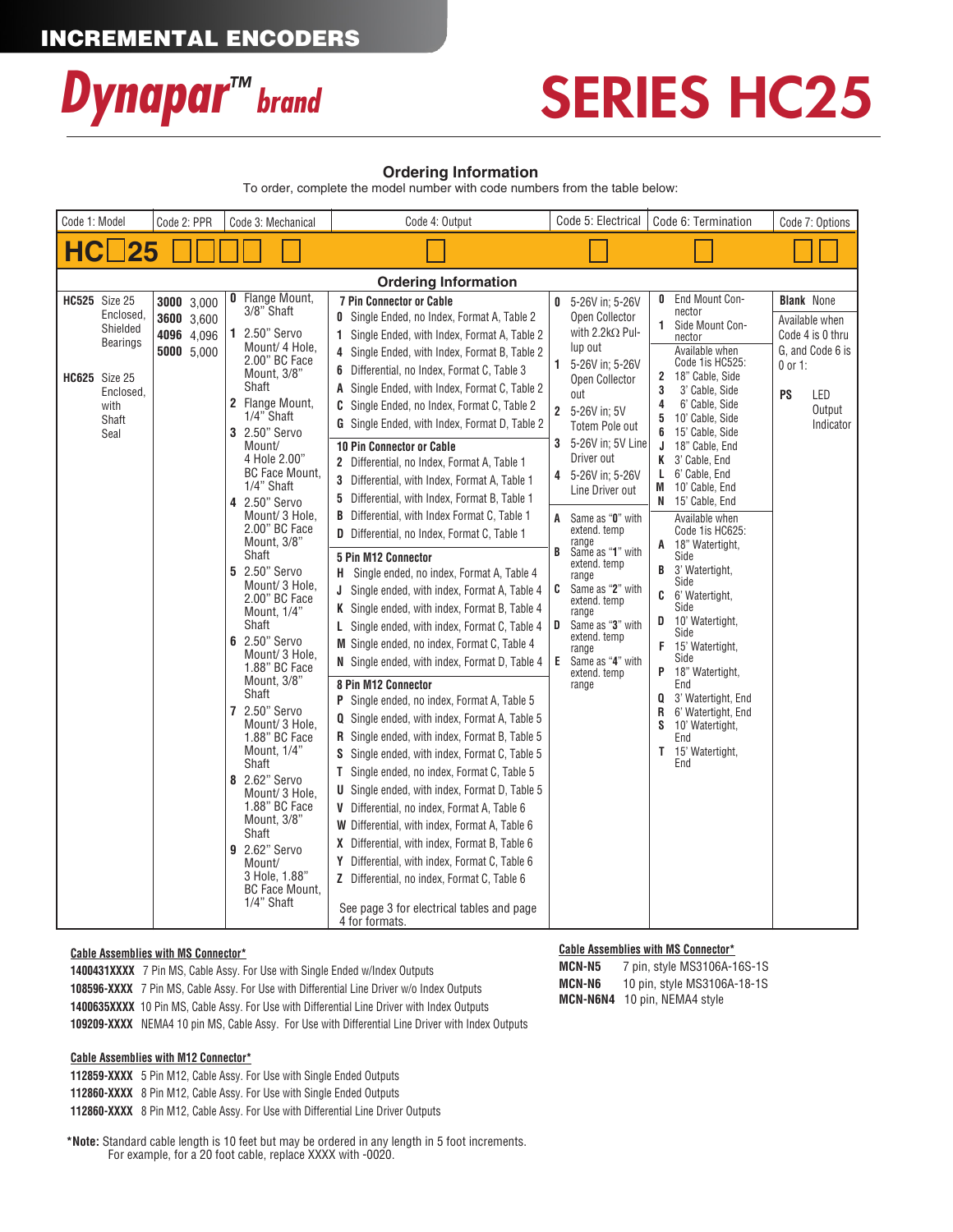## SERIES HC25



### **ELECTRICAL CONNECTIONS**

### **Prewired Cable or Accessory Cables with 7 or 10 Pin MS Connector - when Code 4= 0 to 6, or A, B, C, D or G**

**Note**: Wire color codes are referenced here for models that are specified with pre-wired cable. Connector/cables are described in the Encoder Accessories section of this catalog and color-coding information is provided here for reference.

| Table 1 - Differential            |                                                                                                                                                           |                |                |  |  |  |  |  |
|-----------------------------------|-----------------------------------------------------------------------------------------------------------------------------------------------------------|----------------|----------------|--|--|--|--|--|
| <b>Encoder</b><br><b>Function</b> | **Cable #109209-XXXX or 1400635XXXX<br>10 Pin Dif Line Driver w/ Index<br><b>Wire Color</b><br><b>Cable Accessory</b><br>Pin<br><b>Color Code</b><br>Code |                |                |  |  |  |  |  |
|                                   |                                                                                                                                                           |                |                |  |  |  |  |  |
| Signal A                          | А                                                                                                                                                         | <b>BRN</b>     | BRN            |  |  |  |  |  |
| Signal B                          | R                                                                                                                                                         | ORN            | 0RG            |  |  |  |  |  |
| Signal Z*                         | C                                                                                                                                                         | <b>YEL</b>     | YEL            |  |  |  |  |  |
| Power Source                      | D                                                                                                                                                         | RED            | RED            |  |  |  |  |  |
| N/C                               | F                                                                                                                                                         |                |                |  |  |  |  |  |
| Common                            | F                                                                                                                                                         | BLK            | BLK            |  |  |  |  |  |
| Case                              | G                                                                                                                                                         | GRN            | GRN            |  |  |  |  |  |
| Signal $\overline{A}$             | Н                                                                                                                                                         | <b>BRN/WHT</b> | <b>BRN/WHT</b> |  |  |  |  |  |
| Signal B                          |                                                                                                                                                           | ORN/WHT        | ORN/WHT        |  |  |  |  |  |
| Signal Z                          | J                                                                                                                                                         | YEL/WHT        | YEL/WHT        |  |  |  |  |  |

|                                 | Table 1 - Differential |                        | Table 2 - Single Ended |                                                                  |                    |                                             | Table 3 - Differential |                                                       |     |                                             |
|---------------------------------|------------------------|------------------------|------------------------|------------------------------------------------------------------|--------------------|---------------------------------------------|------------------------|-------------------------------------------------------|-----|---------------------------------------------|
| 10 Pin Dif Line Driver w/ Index |                        | <b>Encoder</b>         |                        | Cable #1400431XXXX<br><b>7 Pin Single Ended w/ Index Outputs</b> |                    |                                             | <b>Encoder</b>         | Cable #108596-XXXX<br>7 Pin Dif Line Driver w/o Index |     |                                             |
| Pin                             | <b>Wire Color</b>      | <b>Cable Accessory</b> | <b>Function</b>        | Pin                                                              | Wire Color<br>Code | <b>Cable Accessory</b><br><b>Color Code</b> |                        | <b>Function</b>                                       | Pin | <b>Cable Accessory</b><br><b>Color Code</b> |
|                                 | Code                   | <b>Color Code</b>      | Signal A               | A                                                                | <b>BRN</b>         | RED                                         |                        | Signal A                                              | A   | <b>RED</b>                                  |
| A                               | BRN                    | BRN                    | Signal B               | B                                                                | 0 <sub>RN</sub>    | <b>BLUE</b>                                 |                        | Signal B                                              | B   | <b>BLUE</b>                                 |
| B                               | ORN                    | 0 <sub>RG</sub>        | Signal Z <sup>*</sup>  | C                                                                | <b>YEL</b>         | <b>YEL</b>                                  |                        | Signal A                                              | C   | YEL                                         |
| C.                              | YEL                    | YEL                    | Power Source I         | D                                                                | <b>RED</b>         | <b>WHT</b>                                  |                        | Power Source                                          | D   | WHT                                         |
|                                 | <b>RED</b>             | RED                    | No Connection          | E                                                                |                    | GRN                                         |                        | Signal B                                              |     | GRN                                         |
|                                 |                        |                        | Common                 | н                                                                | BLK                | <b>BLK</b>                                  |                        | Common                                                |     | <b>BLK</b>                                  |
|                                 | BLK                    | <b>BLK</b>             | Case                   | G                                                                | GRN                | SHIELD                                      |                        | Case                                                  | G   | <b>SHIELD</b>                               |

| Table 3 - Differential |                                                       |                                             |  |  |  |  |
|------------------------|-------------------------------------------------------|---------------------------------------------|--|--|--|--|
| <b>Encoder</b>         | Cable #108596-XXXX<br>7 Pin Dif Line Driver w/o Index |                                             |  |  |  |  |
| <b>Function</b>        | Pin                                                   | <b>Cable Accessory</b><br><b>Color Code</b> |  |  |  |  |
| Signal A               | А                                                     | RED                                         |  |  |  |  |
| Signal B               | B                                                     | BLUE                                        |  |  |  |  |
| Signal A               | C                                                     | YEL                                         |  |  |  |  |
| Power Source           | D                                                     | <b>WHT</b>                                  |  |  |  |  |
| Signal B               | F                                                     | GRN                                         |  |  |  |  |
| Common                 | F                                                     | <b>BLK</b>                                  |  |  |  |  |
| Case                   | G                                                     | SHIELD                                      |  |  |  |  |

#### **5 & 8 Pin M12 Accessory Cables - when Code 4= H to Z**

Connector pin numbers and cable assembly wire color information is provided here for reference.

|                                   |                | Table 4                                         |     | Table 5                                         | Table 6                                         |                           |  |
|-----------------------------------|----------------|-------------------------------------------------|-----|-------------------------------------------------|-------------------------------------------------|---------------------------|--|
| <b>Encoder</b><br><b>Function</b> |                | Cable #112859-XXXX<br><b>5 Pin Single Ended</b> |     | Cable #112860-XXXX<br><b>8 Pin Single Ended</b> | Cable #112860-XXXX<br><b>8 Pin Differential</b> |                           |  |
|                                   | Pin            | <b>Wire Color</b><br>Code                       | Pin | <b>Wire Color</b><br>Code                       | Pin                                             | <b>Wire Color</b><br>Code |  |
| Signal A                          | 4              | <b>BLK</b>                                      |     | <b>BRN</b>                                      |                                                 | <b>BRN</b>                |  |
| Signal B                          | $\overline{2}$ | <b>WHT</b>                                      | 4   | ORG                                             | 4                                               | ORG                       |  |
| Signal Z <sup>*</sup>             | 5              | GRY                                             | 6   | YEL                                             | 6                                               | <b>YEL</b>                |  |
| Power+V                           |                | <b>BRN BLU</b>                                  | 2   | <b>RED</b>                                      | $\overline{2}$                                  | <b>RED</b>                |  |
| Com                               | 3              |                                                 | 7   | <b>BLK</b>                                      | 7                                               | <b>BLK</b>                |  |
| Signal $\overline{A}$             |                |                                                 |     |                                                 | 3                                               | <b>BRN/WHT</b>            |  |
| Signal B                          |                |                                                 |     |                                                 | 5                                               | ORG/WHT                   |  |
| Signal Z <sup>*</sup>             |                |                                                 |     |                                                 | 8                                               | YEL/WHT                   |  |

### **NOTES:**

1) Cable Configuration (**Tables 1 and 3**): PVC jacket, 105 °C rated, overall foil shield; 3 twisted pairs 26 AWG (output signals), plus 2 twisted pairs 24 AWG (input power)

2) Cable Configuration (**Table 2**): PVC jacket, 105 °C rated, overall foil shield; 3 twisted pairs 26 AWG (output signals), plus 2 twisted pairs 24 AWG (input power)

3) Cable Configuration (**Tables 4, 5 and 6**): PVC jacket, 105 °C rated, overall foil shield; 24 AWG conductors, minimum

4) Standard cable length is 10 feet but may be ordered in any length in 5 foot increments. For example, for a 20 foot cable, replace -XXXX with -0020

5) \* Index not provided on all models. See ordering information.

6) \*\*For watertight applications, use NEMA4 10 pin cable & connector 109209-XXXX

7) "MS" Type mating connectors and pre-build cables are rated NEMA 12

8) "M12" Cable assemblies are rated IP67